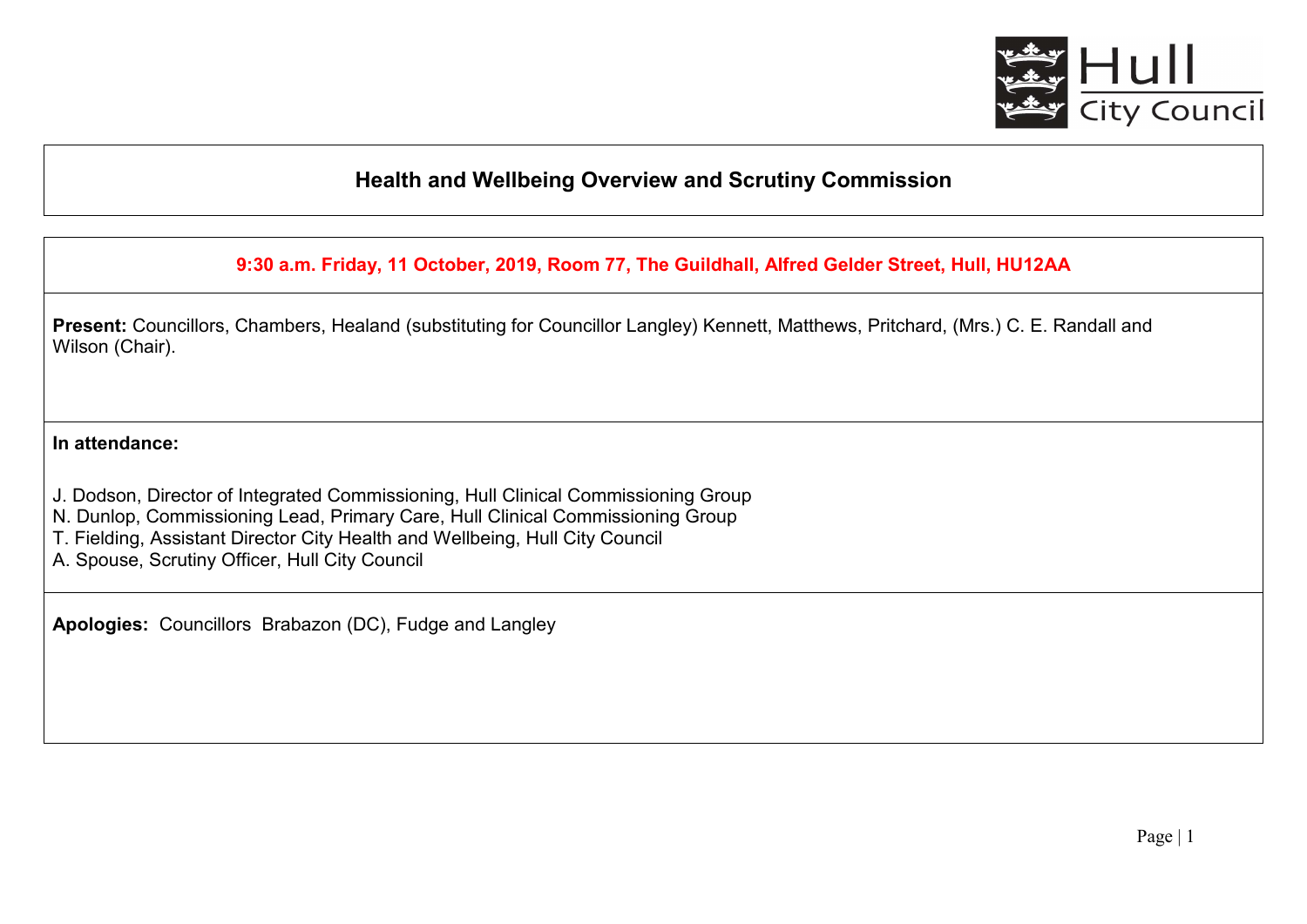| <b>Minute Number</b> |                                 | Action to be taken by        |
|----------------------|---------------------------------|------------------------------|
| 22                   | <b>DECLARATIONS OF INTEREST</b> | <b>Scrutiny Officer - AS</b> |

Councillor (Mrs.) C. E. Randall declared a personal interest in Agenda Item 4 (Minute 24) in so far as she was registered as a patient with the Modality Partnership and had also been a registered patient at Faith House Surgery prior to its closure.

Councillor Chambers declared a personal interest in Agenda Item 4 (Minute 24), in so far as she was a lay member of the Royal College of General Practitioners.

| 23                                                                                                                                                                   | MINUTES OF THE MEETING HELD ON FRIDAY, 11 SEPTEMBER,<br>2019 |                                     | (a) Scrutiny Officer - AS |  |
|----------------------------------------------------------------------------------------------------------------------------------------------------------------------|--------------------------------------------------------------|-------------------------------------|---------------------------|--|
| The Scrutiny Officer submitted the September minutes for consideration and approval.                                                                                 |                                                              |                                     |                           |  |
| <b>Recommendations:</b>                                                                                                                                              |                                                              | <b>Reasons for Recommendations:</b> |                           |  |
| Agreed:<br>a) That the minutes of the meeting held on Friday, 11 September,<br>2019, having been printed and circulated, be taken as read and<br>correctly recorded. |                                                              | a) As per the minute.               |                           |  |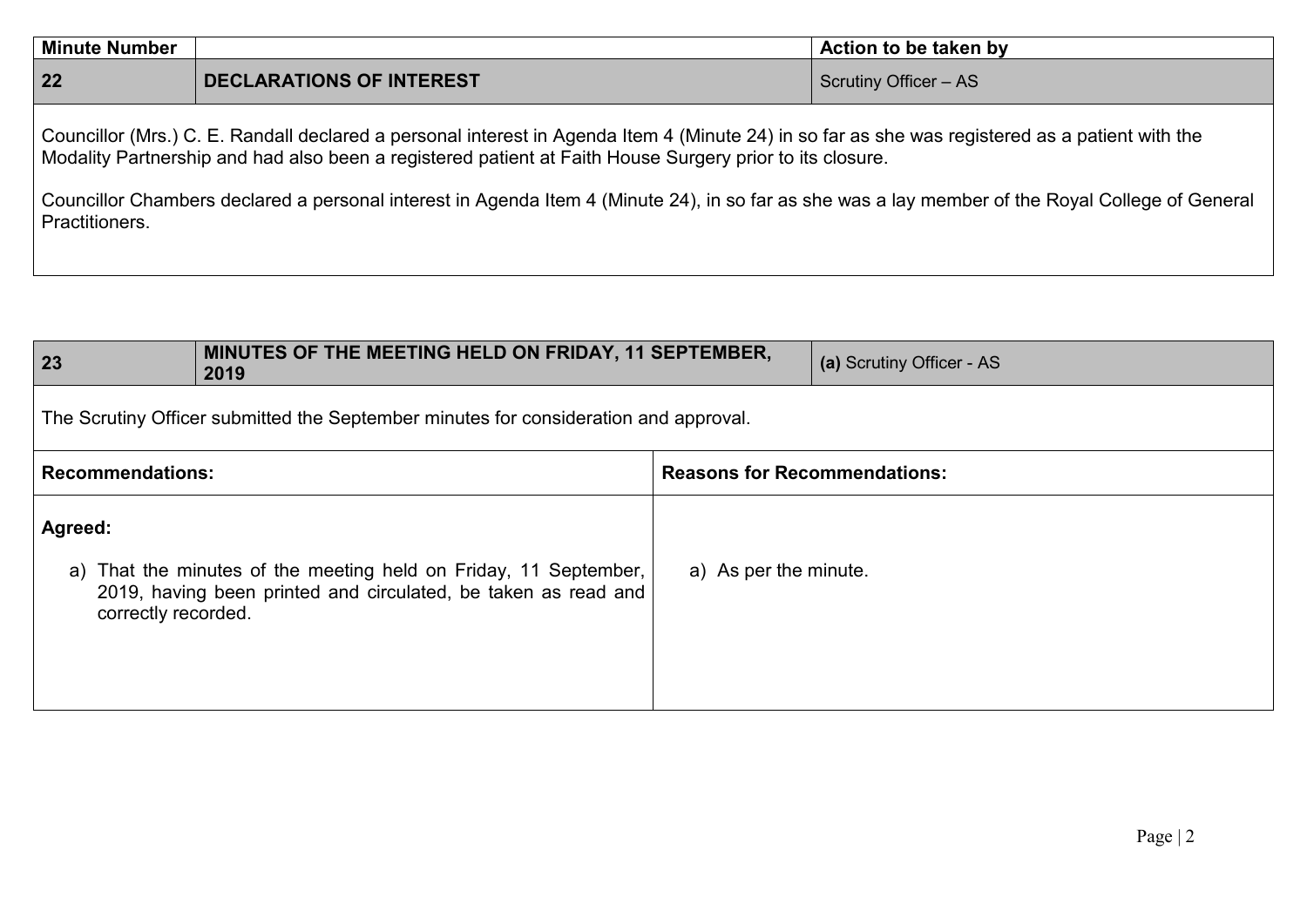## **24 UPDATE ON PRIMARY CARE IN HULL INCLUDING AN UPDATE ON** (a/d) J. Dodson / N. Dunlop (b/c) Scrutiny Officer – AS (e)<br> **THE CLOSURE OF FAITH HOUSE SURGERY** J. Dodson / J. Weldon

 J. Dodson, Director of Integrated Commissioning, Hull Clinical Commissioning Group (CCG), and N. Dunlop, Commissioning Lead, Primary Care, Hull Clinical Commissioning Group, attended for this item. The Director of Integrated Commissioning introduced the presentation which updated Members on the development of primary care services in the City, and the measures that had been put in place to minimise the risks associated with the closure of Faith House Surgery.

**Development of Primary Care Services:** A number of themes had come out of the NHS Long Term Plan; Primary Care Networks (PCNs) had been introduced; 33 practices in the City had now come together to form 5 PCNs; each PCN had between 30,000 and 80,000 registered patients; each PCN had a Clinical Director; NHS England had provided extra funding for additional primary care staff; the CCG and PCNs were working together to better understand and respond to workforce pressures but work continued to bolster and support the workforce; plans were also in place to help develop the strategic capacity of the PCNs; PCNs would be required to deliver seven mandatory services from April 2020 onwards.

**Faith House Surgery:** The transition was being managed via a project plan overseen by a dedicated project manager; the majority of patients had selected New Hall Surgery as their replacement practice; New Hall Surgery had good parking and was fully accessible; patient parking was being increased; a cycle to work scheme had also been put in place for employees to free up car parking space; patients had been able to book appointments at any Modality site prior to the closure; digital options, telephone triage and care navigation was in place; practice working models and capacity had been updated at all Modality sites in order to help manage the increased demand; a dedicated Patient Liaison Officer was working to improve communications with patients; the partnership website was being enhanced to improve patient access; the main concern raised by patients was having to wait while on the telephone and the issue was being addressed; there had been no significant complaints around service quality following the closure of Faith House.

## **The Commission discussed:**

- i. The role of integrated commissioning in developing services such as primary care and whether partners could evidence how integrated commissioning had improved outcomes for residents. The Director of Integrated Commissioning outlined the close working arrangements between the CCG and Hull City Council Services (including Adult Social Care, Public Health and Children, young People and Family Services) citing the excellent work undertaken in relation to Better Care.
- ii. The impact of the new out of hours appointments; if it was becoming more difficult for residents to access GP appointments; whether Patient Participation Groups were fulfilling their roles and responsibilities. The Commissioning Lead confirmed that they had contracted an extra 159 hours capacity per week and they had sought assurances from the PCNs that the extra provision was being delivered in addition to existing services. The next step would be to test the service and monitoring would continue. The Commission discussed contacting Healthwatch Hull to see if they had received any feedback from patients in the City and whether they had any plans to revisit primary care access in the near future, given the developments in primary care at local level.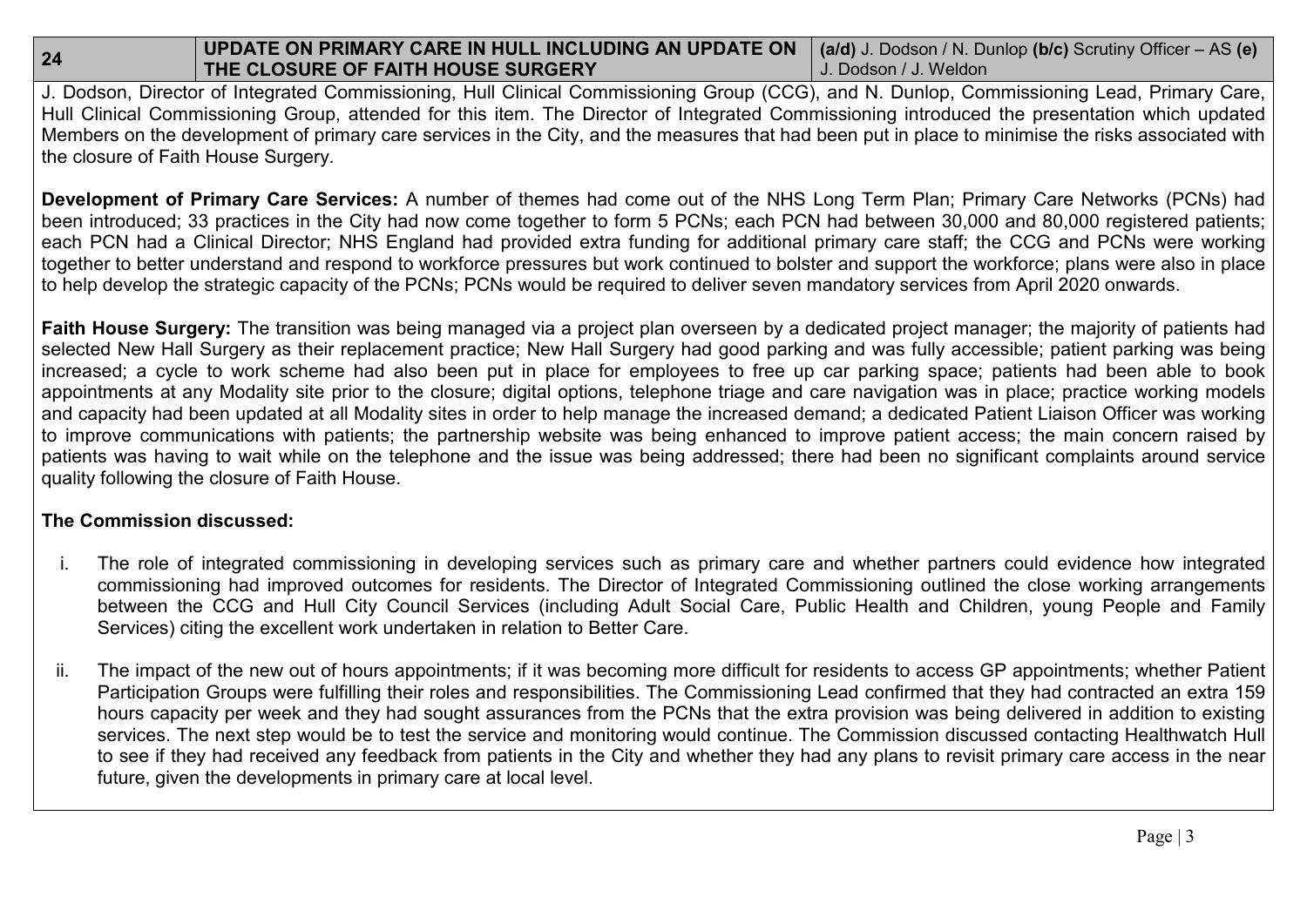- iii. Practices that used a patient call back facility and the fact it was not always easy for residents to take a call if they were at work or had other commitments during the day. The Commissioning Lead acknowledged the comments and agreed to raise the concern with the Patient Liaison Officer.
- iv. Where the voluntary and community sector fitted into the primary care landscape, given the expectations that appeared to be being placed on them. The Director of Integrated Commissioning explained that primary care was one of the few areas that had received additional funding and work was ongoing to develop links between primary care and the community sector through mechanisms such as social prescribing. The Commission discussed the social prescribing referral process and the suggestion that it could be a two way process.
- v. Primary Care Networks planning and governance arrangements and how they were trying to work at scale in order to deliver service improvements and raise standards across primary care.
- vi. Where the data included in the Joint Strategic Needs Assessment fitted into the developing framework. The Assistant Director Health and Wellbeing confirmed that a major piece of work was underway with the PCNs to utilise the data, better understand the population and inform the strategic planning process going forward.
- vii. How the funding for primary care was calculated using patient numbers and deprivation weightings, and how the funding was split between GP practices and Primary Care Networks.
- viii. How the new workforce investment would be utilised over the coming years. The Director of Integrated Commissioning advised the Commission that funding in 2019/20 would primarily be used for Clinical Pharmacists and Link Workers, funding in 2020/21 for Physiotherapists and Physician Associates, and funding in 2021/22 for Community Paramedics.
- ix. What role Physician Associates would carry out within the developing primary care framework. The Assistant Director Health and Wellbeing explained that Physician Associates came up through the same medical route as doctors, undertaking the first three years of training. It was probably equivalent to foundation level. They always worked under the supervision of a fully qualified doctor. They could work in a GP or hospital environment. The Commission queried if there had been any negative feedback from patients around the introduction of new posts and the fact they were not seeing a fully qualified GP. The Commissioning Lead confirmed the CCG had not received any negative feedback. The Assistant Director Health and Wellbeing suggested that any criticism tended to come from within the medical profession itself and not from patients.
- x. Recruitment and retention of GPs from overseas and the potential impact of Brexit on GP numbers.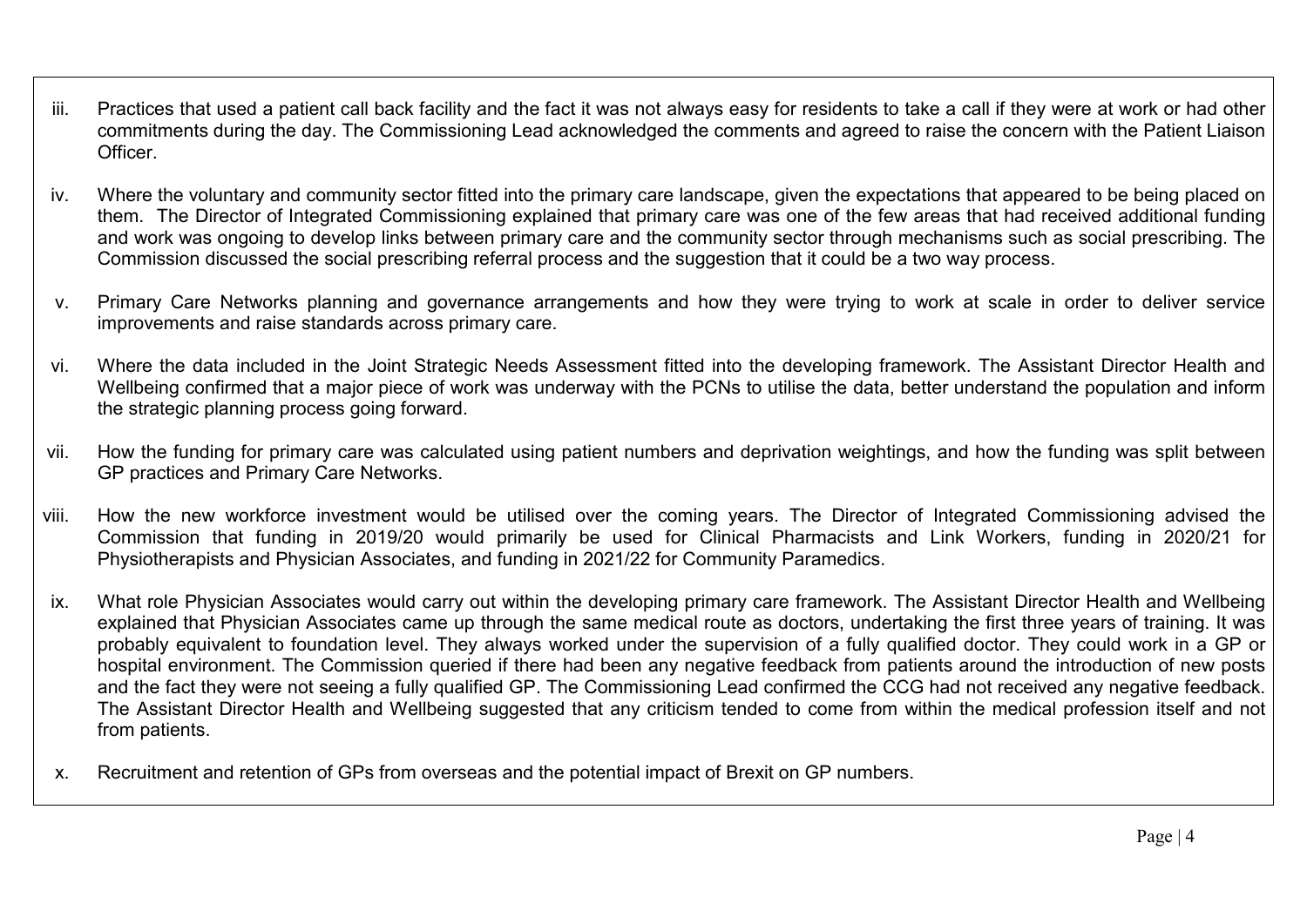xi. The number of GPs leaving the profession due to the existing pension rules and the hope that the issues would be addressed in the near future.

| <b>Recommendations:</b> |                                                                                                                                                                                                                                                                                                           | <b>Reasons for Recommendations:</b> |
|-------------------------|-----------------------------------------------------------------------------------------------------------------------------------------------------------------------------------------------------------------------------------------------------------------------------------------------------------|-------------------------------------|
| Agreed:                 |                                                                                                                                                                                                                                                                                                           |                                     |
|                         | The Commission welcomed the update on the development of<br>primary care services in the City and the measures that had been<br>taken to support patients following the closure of the Faith House<br>Surgery.                                                                                            | a) N/A                              |
|                         | The given the Commission's concerns around patient access and<br>the timeliness of GP appointments, the Commission liaises with<br>Healthwatch Hull to confirm whether they are receiving any<br>feedback from patients, and whether they have any plans to revisit<br>patient access in the near future. | b) As per the minute                |
| $\mathsf{C}$            | That Healthwatch Hull is also invited to attend the Commission<br>following the appointment of a new provider, in order to reaffirm<br>the Board's plans and priorities for the year ahead.                                                                                                               | c) As per the minute                |
| d)                      | Confirmation of the five new Primary Care Network Clinical<br>Directors is circulated to Members off agenda.                                                                                                                                                                                              |                                     |
| e)                      | That following the discussion around integrated commissioning,<br>partners are asked to provide an update to a future meeting,<br>demonstrating how the new arrangements are delivering improved<br>outcomes.                                                                                             | d) As per the minute                |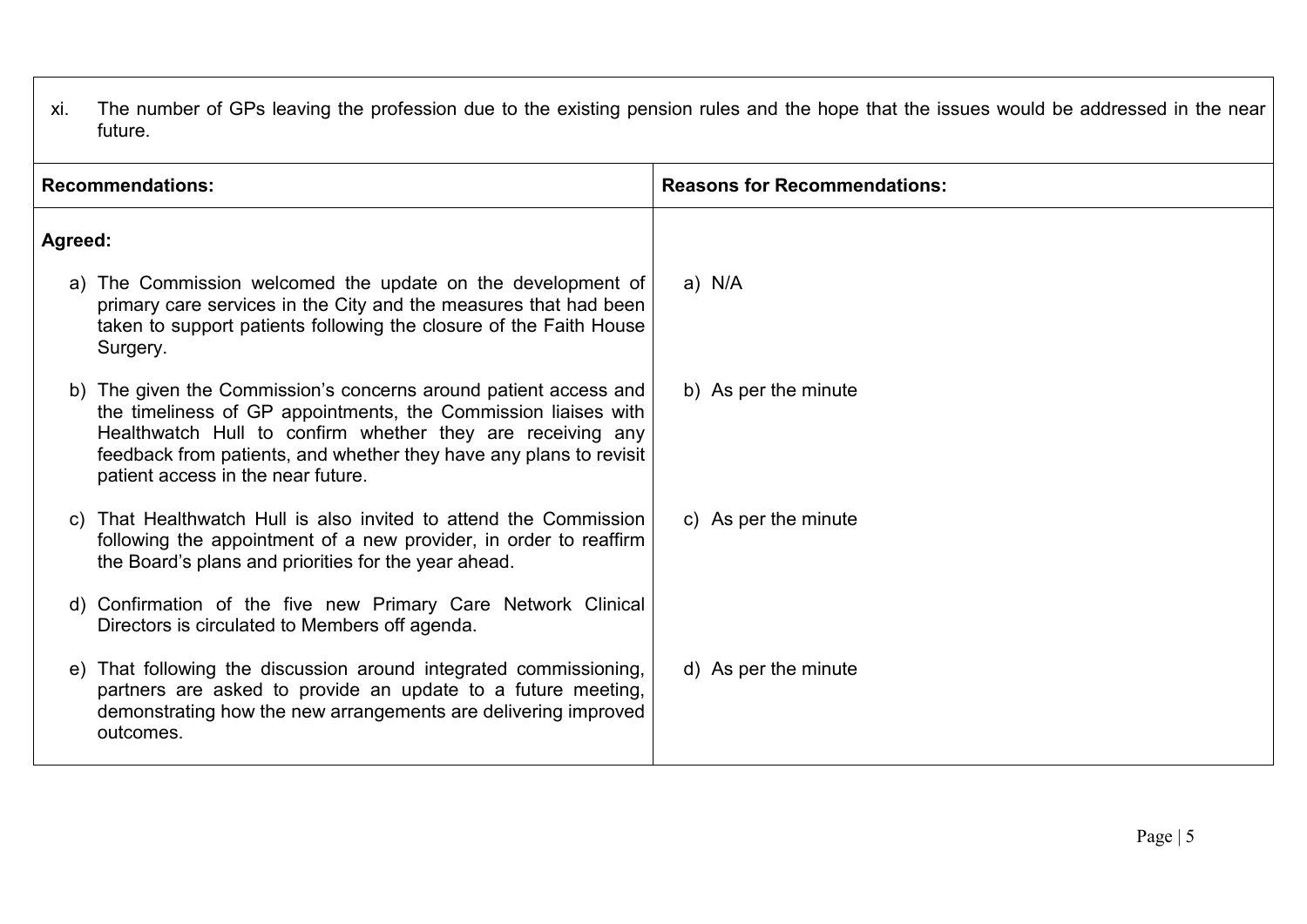T. Fielding, Assistant Director Health and Wellbeing, Hull City Council, attended for the item and introduced the presentation that included updates on tobacco related services; alcohol related services; gambling harms; childhood obesity; establishment of a Fairer Hull Commission; progress in relation to mental health and suicide prevention; the Time to Change Conference; launch of the Active Hull Strategy; results of the recent Peer Review.

## **The Commission discussed:**

- i. If the new Stop Smoking Service was markedly different to the old service and the effectiveness of stop smoking services. The Assistant Director Health and Wellbeing advised the Commission that that all the evidence showed people were more likely to stop smoking if they received appropriate support. Services were also targeted at high risk groups or those areas of the City where smoking was more prevalent. The new service was not radically different from the previous service but they hoped to see improved outcomes. A full smoking cessation update was scheduled for November 2019.
- ii. How the stop smoking services were advertised, if there was a clear communications plan, and whether details of that communications plan could be included in next month's smoking cessation update.
- iii. Pipeline funding of £180k, which was being used to help develop stop smoking services in hospital, which included ensuring links were in place so support could continue once patients were discharged from hospital.
- iv. The success of the 'Smoke free school gates' and the 'Smoke free side lines' initiatives and whether it might be possible to apply the same approach to bus stops in the City. The Assistant Director Health and Wellbeing advised the Commission that they were both voluntary schemes but it was certainly something he could take back to the Hull Alliance on Tobacco (HALT) for discussion. It was not something they had considered previously. The smoke free legislation had brought about huge changes including changes in attitude.
- v. The issue of E-cigarettes and the fact that problems reported in the USA were continuing to attract media coverage in the UK. The Assistant Health and Wellbeing Manager drew Members attention to the Public Health England statement that had been circulated to Commission Members for information. He reiterated that all the evidence coming out of the USA suggested the health problems that were being reported was a result of misusing E-cigarettes, for example using them in conjunction with cannabis oil. The UK market was much more tightly regulated and no similar cases had been reported. Also, a kneejerk reaction could also prove harmful. Public Health England continued to monitor the situation. E-cigarettes could not be prescribed but they were considered an effective step in helping to help people stop smoking.
- vi. How the current Alcohol Strategy was entering its final year and would be subject to peer review.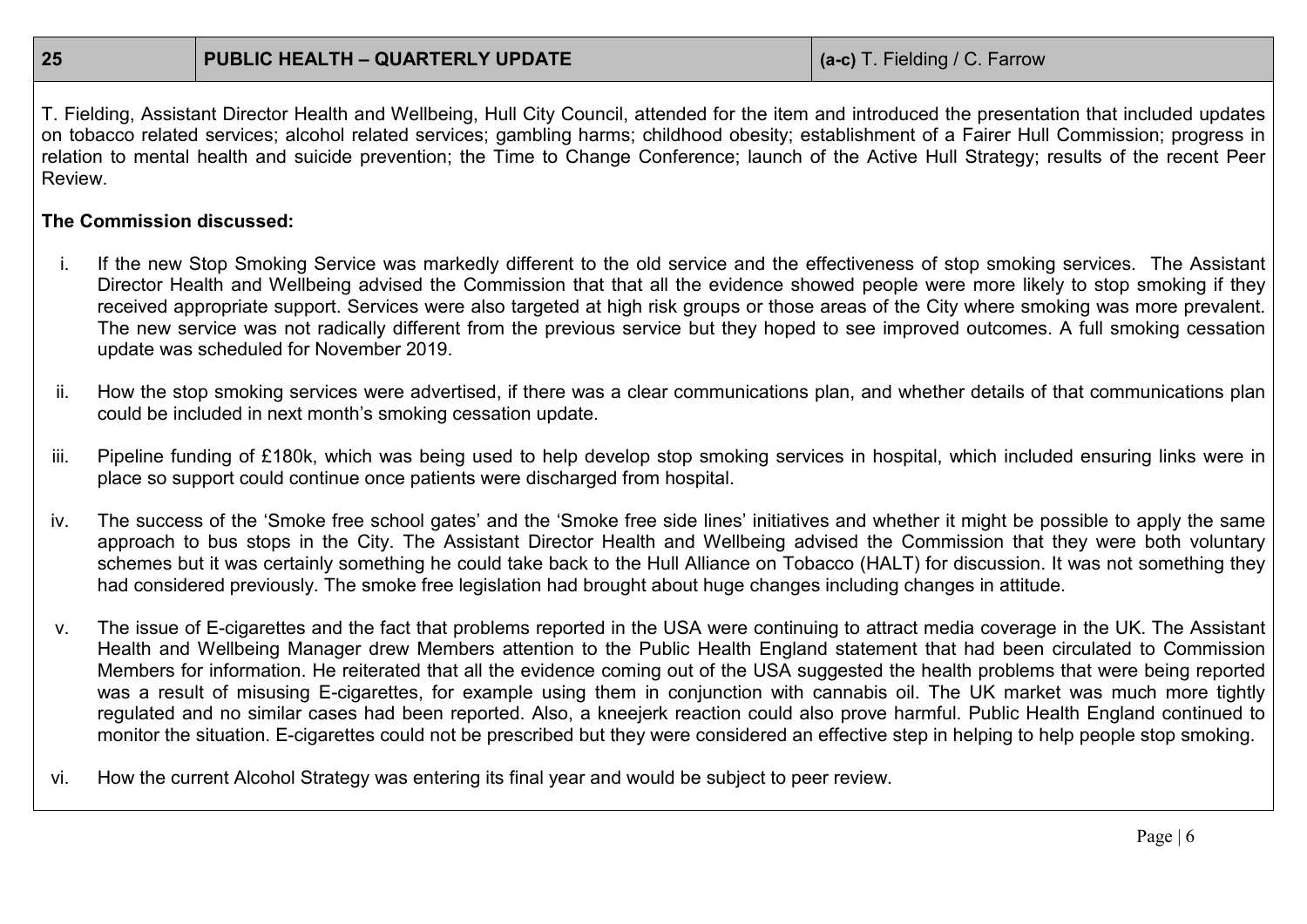- vii. Work that was taking place to better understand gambling harms in the City. The Assistant Health and Wellbeing Manager advised the Commission that they had not encountered the breadth of problem they perhaps expected to find. There was a concern that younger people and women were more vulnerable as a result of aggressive advertising campaigns.
- viii. The actions that had been generated as a result of the work. The Assistant Health and Wellbeing Manager confirmed that the actions included raising frontline staff awareness; undertaking work with children and young people to better understand gambling harms; measuring problem gambling prevalence locally; increasing awareness of local treatment services. They had also used the Healthy Lifestyle Survey in order to collect local data.
- ix. Progress in regard to tackling childhood obesity. The Assistant Health and Wellbeing Manager explained that the issue had been in the news following the publication of a report by the Chief Medical Officer title 'Time to Solve Childhood Obesity'. There was some good and bad news in Hull, with figures for 4 to 5 years old worsening, and figures for 10 to 11 year olds improving.
- x. How the Health and Wellbeing Board was developing a 'Fairer Hull' Independent Fairness Commission and further information would be provided to a future meeting; the fact that the recent Time to Change conference had been a huge success; confirmation that the 'Towards an Active Hull Strategy' was being launched.
- xi. The Public Health Peer Review. The Assistant Health and Wellbeing Manager advised the Commission that the review had taken place in March 2019 and the report was published in July 2019. Overall the results were extremely positive, highlighting the value of the City's partnership approach and Members knowledge of the public health agenda. They had also hosted a very successful visit from Duncan Selbie, Chief Executive of Public Health England, who praised the work that was taking place in the City.

| <b>Recommendations:</b>                                                                                                                                                                                                                                                                                                                                         | <b>Reasons for Recommendations:</b> |
|-----------------------------------------------------------------------------------------------------------------------------------------------------------------------------------------------------------------------------------------------------------------------------------------------------------------------------------------------------------------|-------------------------------------|
| Agreed:                                                                                                                                                                                                                                                                                                                                                         |                                     |
| a. The Commission welcomed the update on tobacco related<br>services; alcohol related services; gambling harms; childhood<br>obesity; establishment of the Fairer Hull Commission; progress in<br>relation to mental health and suicide prevention; the Time to<br>Change Conference; launch of the Active Hull Strategy; results of<br>the recent Peer Review. | a) N/A                              |